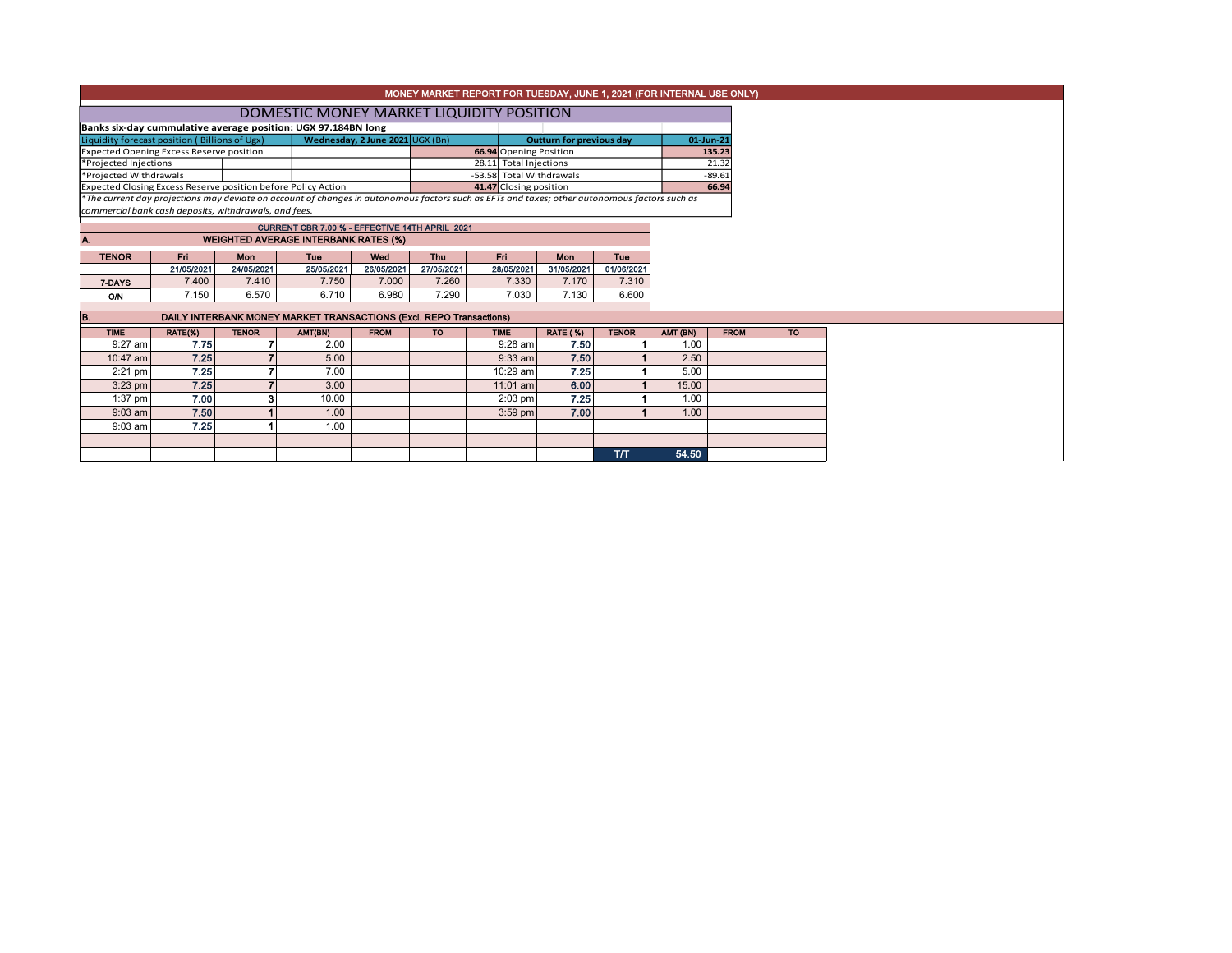C. CBR AND THE 7- DAY WAR INTERBANK RATES 9.000 8.000 **ACCOMMONDATIONS** 7.000 *Chainment*  $\overline{\cdots}$ 6.000 5.000 4.000 10/05/2021 11/05/2021 14/05/2021 17/05/2021 18/05/2021 19/05/2021 20/05/2021 21/05/2021 24/05/2021 25/05/2021 26/05/2021 27/05/2021 28/05/2021 31/05/2021 01/06/2021 • Overnight WAR -7-day WAR - CBR rate - Upper bound - Lower bound D. MONETARY POLICY OPERATIONS MATURITIES PROFILE: (04-JUNE 2021 – 01-JULY 2021) DATE FRI THUR THUR THUR THUR TOTAL 04-Jun-21 10-Jun-21 17-Jun-21 24-Jun-21 01-Jul-21 REPO | 950.46 - | - | - | - | 950.46 REV REPO - - - - - - 0 R DEPO AUCT 137.30 39.10 72.10 139.30 506.30 894.10<br>TOTALS 1,087.76 39.10 72.10 139.30 506.30 1,844.56 TOTALS 1,087.76 39.10 72.10 139.30 506.30 Total O/S Deposit Auction balances held by BOU up to 22 JULY 2021: UGX 1,239 BN Total O/S Repo, Reverse Repo & Deposit Auction balances held by BOU: UGX 2,190 BN

| (EI) STOCK OF TREASURY SECURITIES                                                                                                                                                                                                                                                                                                                                                                                                              |                                     |        |           |             | Eii)<br><b>MONETARY POLICY MARKET OPERATIONS</b> |                           |               |            |              |                |  |  |  |
|------------------------------------------------------------------------------------------------------------------------------------------------------------------------------------------------------------------------------------------------------------------------------------------------------------------------------------------------------------------------------------------------------------------------------------------------|-------------------------------------|--------|-----------|-------------|--------------------------------------------------|---------------------------|---------------|------------|--------------|----------------|--|--|--|
|                                                                                                                                                                                                                                                                                                                                                                                                                                                | LAST TBIILS ISSUE DATE: 20-MAY-2021 |        |           |             | (VERTICAL REPOS, REV-REPOS & DEPOSIT AUCTIONS)   |                           |               |            |              |                |  |  |  |
|                                                                                                                                                                                                                                                                                                                                                                                                                                                |                                     |        | 6,088.99  | 02/06/2021  | OMO                                              | <b>ISSUE DATE</b>         | <b>AMOUNT</b> | <b>WAR</b> | <b>RANGE</b> | <b>TENOR</b>   |  |  |  |
|                                                                                                                                                                                                                                                                                                                                                                                                                                                |                                     |        | 19 201.78 | 02/06/2021  | <b>REPO</b>                                      | $04$ -May $-$             | 187.50        | 7.000      |              | $\overline{2}$ |  |  |  |
|                                                                                                                                                                                                                                                                                                                                                                                                                                                |                                     |        | 25,290.77 |             | <b>DAUT</b>                                      | 06-May -                  | 40.07         | 7.280      |              | 29             |  |  |  |
| On-the-run O/S T-BILL STOCKs (Bns-UGX)<br>On-the-run O/S T-BONDSTOCKs(Bns-UGX)<br>TOTAL TBILL & TBOND STOCK- UGX<br>O/S=Outstanding<br><b>CHANGE IN</b><br><b>TOTAL STOCK</b><br>YTM (%)<br><b>MATURITY</b><br>(BN UGX)<br><b>AT CUT OFF*</b><br>$YIM(+/)$<br>191<br>7.003<br>72.06<br>182<br>9.501<br>403.16<br>364<br>5,613.76<br>10.700<br>2YR<br>13.000<br>3YR<br>12.800<br>5YR<br>15.100<br>1.589.27<br><b>10YR</b><br>15.970<br>9,147.22 |                                     |        |           | <b>DAUT</b> | 06-May                                           | 500.38                    | 7.717         |            | 56           |                |  |  |  |
|                                                                                                                                                                                                                                                                                                                                                                                                                                                |                                     |        |           |             | <b>REPO</b>                                      | 06-May -                  | 425.00        | 7.000      |              | 7              |  |  |  |
|                                                                                                                                                                                                                                                                                                                                                                                                                                                |                                     |        |           |             | <b>REPO</b>                                      | $10$ -May $\vert$ -       | 600.50        | 7.000      |              | 3              |  |  |  |
|                                                                                                                                                                                                                                                                                                                                                                                                                                                |                                     |        | 0.083     |             | <b>REPO</b>                                      | 11-Mav                    | 283.00        | 7.000      |              | $\overline{2}$ |  |  |  |
|                                                                                                                                                                                                                                                                                                                                                                                                                                                |                                     |        | $-0.248$  |             | <b>DAUT</b>                                      | $14$ -May $-$             | 26.75         | 7.662      |              | 55             |  |  |  |
|                                                                                                                                                                                                                                                                                                                                                                                                                                                |                                     |        | $-0.700$  |             | <b>DAUT</b>                                      | 14-May -                  | 9.95          | 7.326      |              | 27             |  |  |  |
|                                                                                                                                                                                                                                                                                                                                                                                                                                                |                                     |        | $-0.550$  |             | <b>REPO</b>                                      | 14-May                    | 742.00        | 7.000      |              | 6              |  |  |  |
|                                                                                                                                                                                                                                                                                                                                                                                                                                                |                                     |        | $-1.197$  |             | <b>REPO</b>                                      | $17$ -May -               | 95.00         | 7.000      |              | 3              |  |  |  |
|                                                                                                                                                                                                                                                                                                                                                                                                                                                |                                     |        | $-1.400$  |             | <b>DAUT</b>                                      | 20-May -                  | 278.96        | 7.536      |              | 56             |  |  |  |
|                                                                                                                                                                                                                                                                                                                                                                                                                                                |                                     |        | $-0.030$  |             | <b>DAUT</b>                                      | 20-May -                  | 2.98          | 7.328      |              | 28             |  |  |  |
| 15YR                                                                                                                                                                                                                                                                                                                                                                                                                                           | 7,447.58                            | 14.400 | $-1.700$  |             | <b>REPO</b>                                      | 20-May -                  | 441.00        | 7.000      |              | $\overline{7}$ |  |  |  |
| <b>20YR</b>                                                                                                                                                                                                                                                                                                                                                                                                                                    | 1.017.70                            | 16.990 | $-0.510$  |             | <b>REPO</b>                                      | $21$ -May                 | 305.00        | 7.000      |              | 6              |  |  |  |
| Cut OFF is the lowest price/ highest yield that satisfies the auction awarded amount.                                                                                                                                                                                                                                                                                                                                                          |                                     |        |           |             | <b>REPO</b>                                      | 25-Mayl                   | 222.09        | 7.000      |              | $\overline{c}$ |  |  |  |
|                                                                                                                                                                                                                                                                                                                                                                                                                                                |                                     |        |           |             | <b>REPO</b>                                      | 26-May -                  | 136.00        | 7.000      |              |                |  |  |  |
|                                                                                                                                                                                                                                                                                                                                                                                                                                                |                                     |        |           |             | <b>DAUT</b>                                      | 27-May -                  | 35.70         | 7.649      |              | 56             |  |  |  |
|                                                                                                                                                                                                                                                                                                                                                                                                                                                |                                     |        |           |             | <b>DAUT</b>                                      | 27-May -                  | 44.05         | 7.316      |              | 28             |  |  |  |
|                                                                                                                                                                                                                                                                                                                                                                                                                                                |                                     |        |           |             | <b>REPO</b>                                      | $27$ -May -               | 949.00        | 7.000      |              | 8              |  |  |  |
|                                                                                                                                                                                                                                                                                                                                                                                                                                                |                                     |        |           |             |                                                  | WAR-Weighted Average Rate |               |            |              |                |  |  |  |